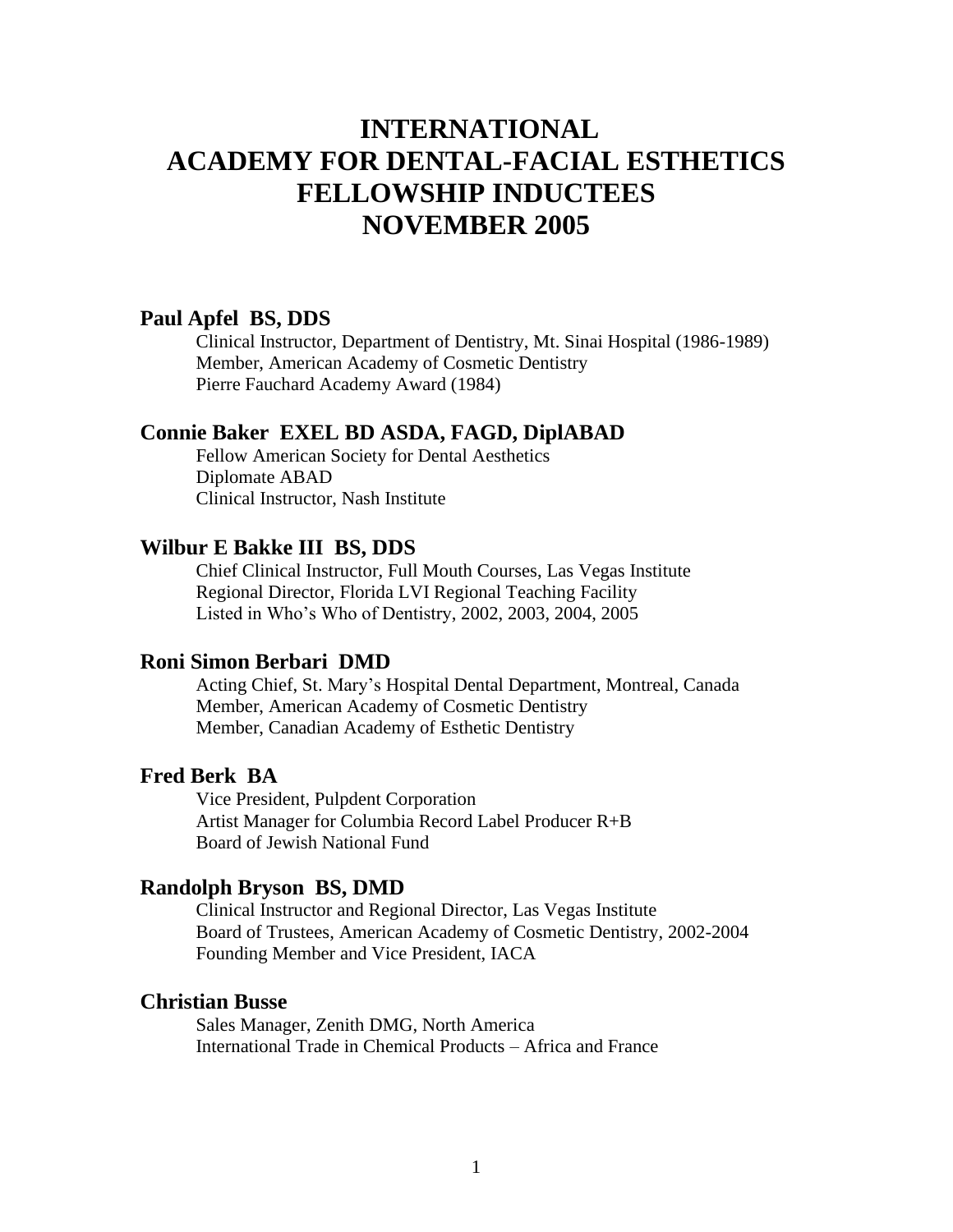## **Konstantinos Cherpelis BA, DDS, FAAFS, FNYAD, FAGD**

Fellow, American Academy of Forensic Sciences, New York Academy of Dentistry, and Academy of General Dentistry Secretary, New York Society of Forensic Dentistry Deputy Chief Forensic Odontologist, Disaster Victim Identification Team

# **Lawrence K. Cox II DDS**

Adjunct Assistant Professor, University of Alabama School of Dentistry General Dental Officer, Sawyer Air Force Base 1963-1965 Member, Detroit District Dental Society, Jackson District Dental Society

#### **Luca Lorenzo Dalloca CDT, DMD**

Visiting Professor, Post Graduate Program in Restorative Dentistry, Siena, Italy Vice President, European Society of Esthetic Dentistry Clinical Associate Instructor, University of Oregon and Tufts University

# **Shervin Erfani DMD, FICCMO, FICOI**

Fellow, International College of Cranio Mandibular Orthopedics Fellow, International Congress of Oral Implantologists Clinical Instructor, Las Vegas Institute

#### **Elio Filice BSc, DDS, FAGD, FADI**

Editor, Ontario Journal of the Academy of General Dentistry Fellow, Academy of General Dentistry Fellow, Academy of Dentistry International

# **Kent Fletcher BSc, MBA**

President, GC America Inc. Dean's Advisory Board, School of Dental Medicine, Southern Illinois University, University of Nevada (Las Vegas), University of California (San Francisco), University of Kentucky Secretary, Corporate Council, American Dental Education Association

## **Karl Glockner DDS, MD**

Associate Professor, Leopold Auenbrugger Medical University, Graz, Austria Director, Austrian Society of Conservative Dentistry Residency, State University of New York, at Buffalo

# **Gordon Isbell III BS, DMD, FAGD, FICD, FACD, FADI**

Chairman, Council of Dental Practice, American Dental Association Staff, Gadsden Regional Hospital Surgery Center, Riverview Medical Center National Trustee, Region 19, Academy of General Dentistry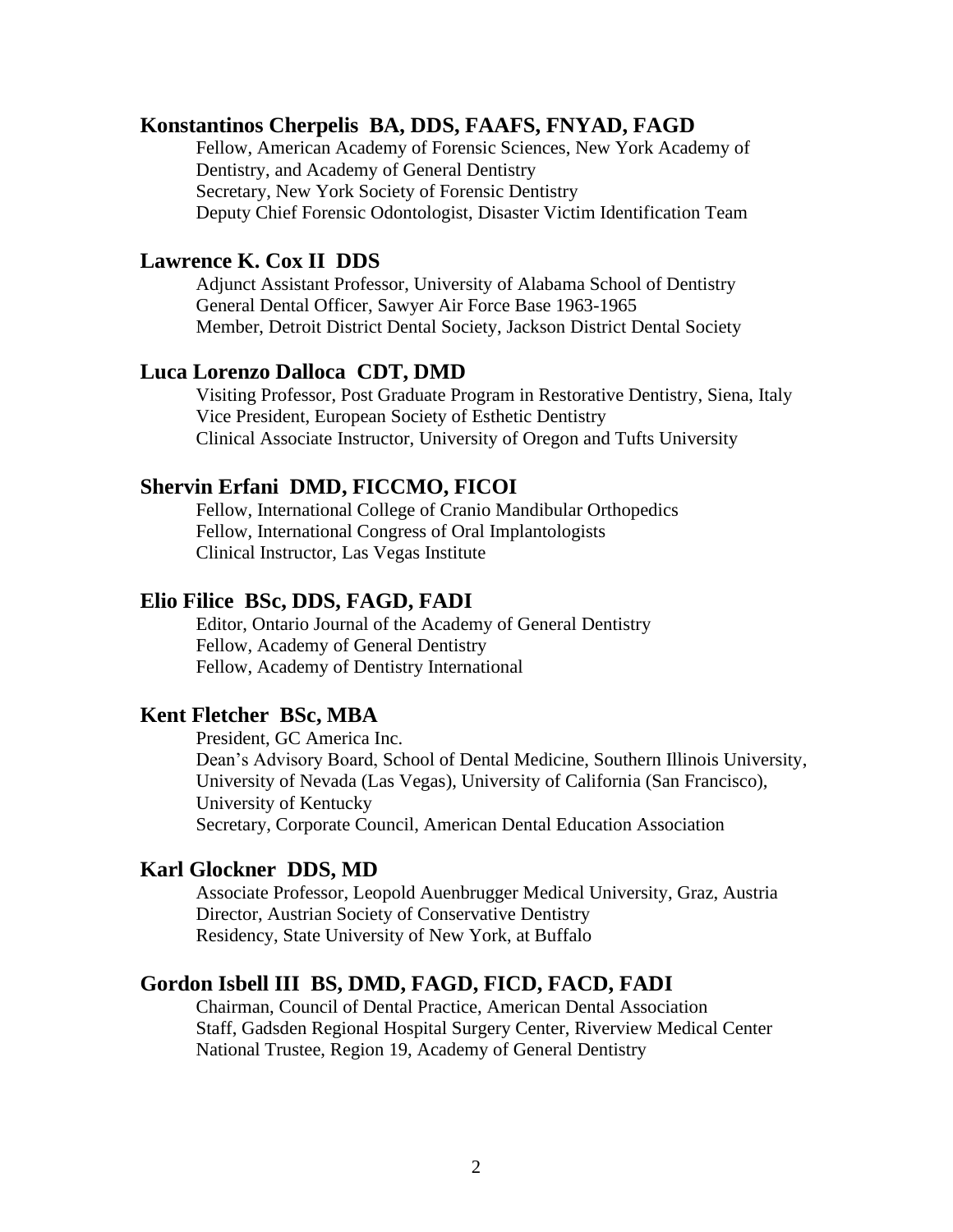# **Shankar Iyer BDS, MDS, DDS, FAAID**

Clinical Assistant Professor, Advanced Education Program in Prosthodontics, New York University Diplomate, American Board of Oral Implantology Fellow, American Academy of Implant Dentistry

# **Dipak Joshi BDS, DDS**

Clinical Tutor, Royal London Dental School Approved Trainer, British Post Graduate Medical Federation Fellow, Pierre Fauchard Academy Designer of three dental products

# **Edward Dwayne Karateew BSc, DDS**

Editorial Board, Contributing Consultant, Oral Health Magazine Regional Executive Council, Canadian Academy of Restorative Dentistry and **Prosthodontics** Assistant Professor, Department of Post-Graduate Periodontics and Director of Implant Surgery, University of British Columbia (2000-2001)

# **Walter Kostrzewski BS, DMD**

Clinical Instructor, Pacific Aesthetic Continuum and the Hornbrook Group Board of Directors, Academy of Comprehensive Esthetics Member, American Academy of Cosmetic Dentistry

# **Constantinos Kountouras BDS, MSc, PhD**

Clinical Instructor, Aristotelian University of Thessaloniki Dental School President, Hellenic Academy of Aesthetic Dentistry Affiliate Member, European Academy of Esthetic Dentistry

#### **Christine Koval BS, DDS**

Member, American Academy of Cosmetic Dentistry Member, American Dental Association, Florida Academy of Cosmetic Dentistry Sponsor, Young Professionals Group

# **Maury Krystel DDS**

Principal developer of original at-home bleaching materials (White & Brite) Dental Researcher, Onmii Pharmaceuticals International (1987-1997) Dental Researcher, Rousseau & Associates Developmental Center (1987-2000)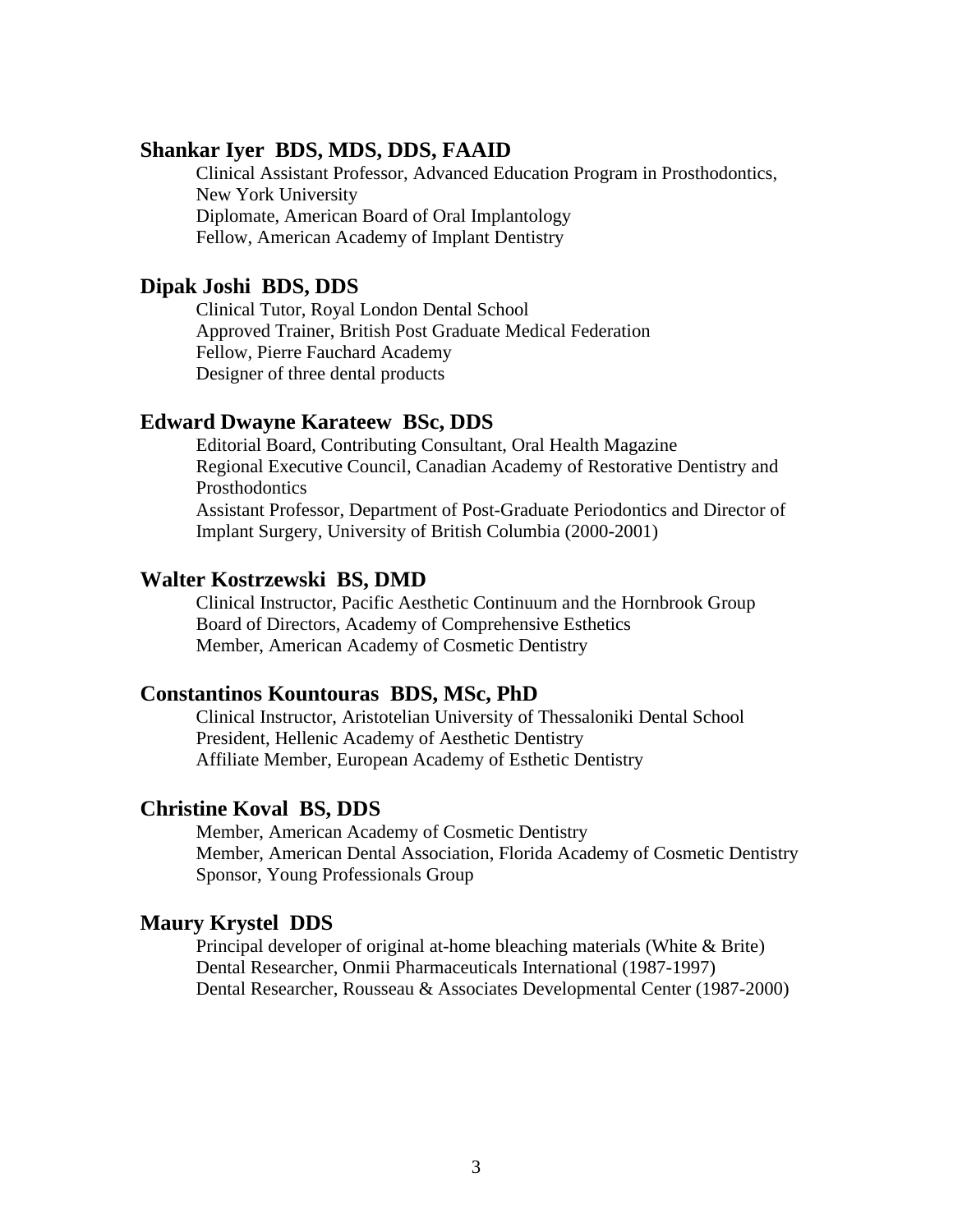# **Michael Kun BA, DMD, FAGD**

Fellow, Academy of General Dentistry Member, American Academy of Cosmetic Dentistry Graduate, LVI programs in: Adv. Functional Aesthetics, Adv. Posterior Aesthetics, Comprehensive Aesth. Reconstruction, Full Mouth Reconstruction and Diagnosis

# **Walter F. Lamacki DDS, FACD, FOSC**

Vice President, American Dental Association Health Foundation (1997-2004) Editor, Chicago Dental Society "Review" President Elect, Vice President, Secretary, Treasurer Chicago Dental Society

# **Carol Lazell BA, DDS**

Graduate, Baylor College Post Graduate Program in Esthetic Dentistry Member, American Society for Dental Aesthetics Fellow, Academy of General Dentistry

#### **Chong Lee BS, DDS**

Member, American Dental Association, Academy of General Dentistry Member, American Academy of Cosmetic Dentistry, IACA Clinical Instructor, Las Vegas Institute

#### **Marc Lemchen DMD, FACD**

Clinical Assistant Professor, Surgery, Cornell University Medical College Founder and Chairman of the Board, Dolphin Imaging Systems Fellow, American College of Dentists

#### **Toni Margio DMD**

Give Back a Smile Committee, American Academy of Cosmetic Dentistry Committee Member, IACA Graduate, Advanced LVI programs

#### **Dan McKenna BDS, MGDS**

Examiner, Royal College of Surgeons (Eng) FGDP, and (Edin) FDS Instructor, Dental Implant Courses and Implant Year Courses Principal Inspector, FGDP Royal College of Surgeons (England)

# **Giovanni Dicran Megighian DDS**

Associate Professor, University of Florence Dental School President, European College of Gerodontology (2000-2001) Contributing author, Ozone: The Revolution in Dentistry (Quintessence)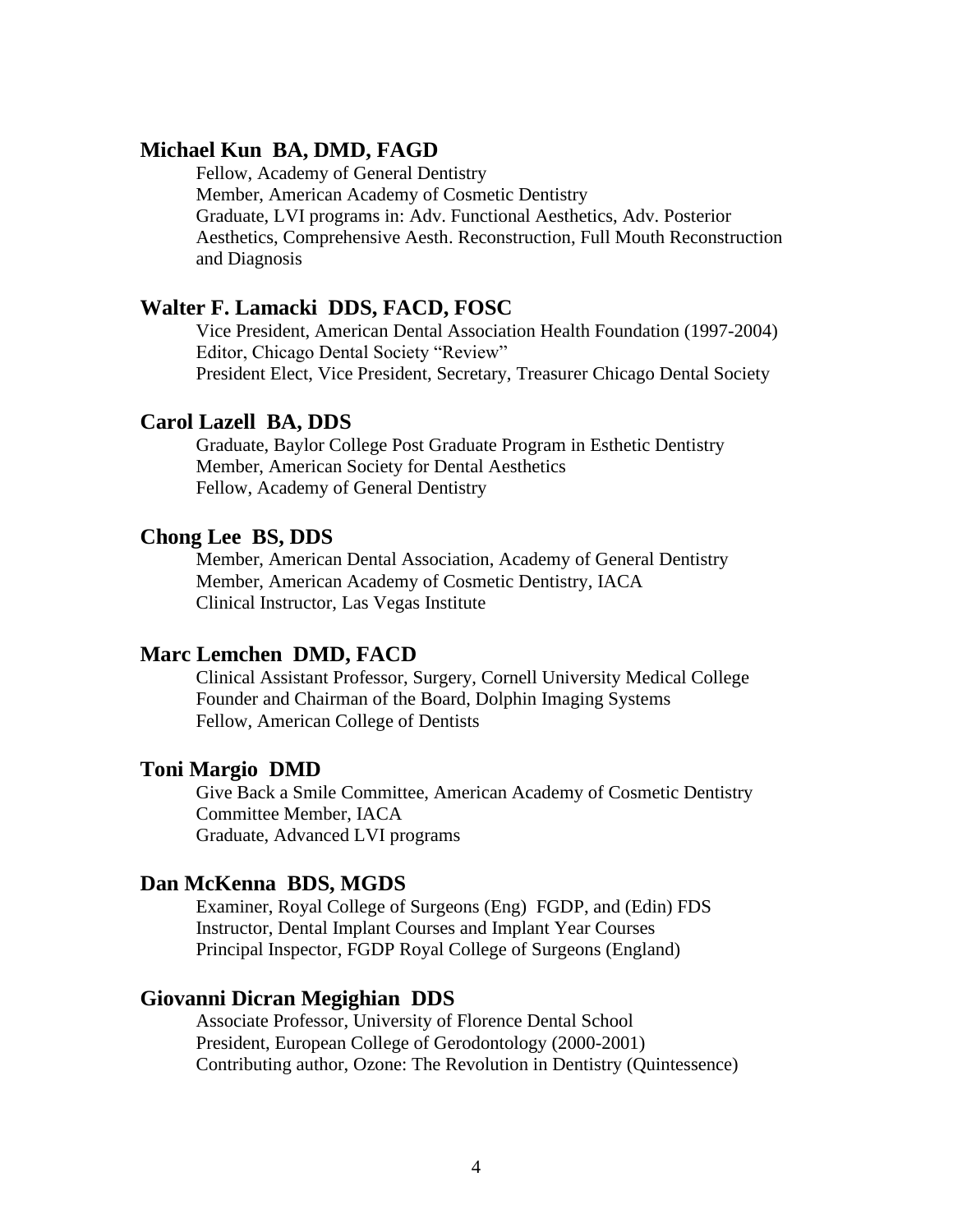# **Jill Morris DDS**

Official Dentist, Mrs. Florida US Pageant Member, American Academy of Cosmetic Dentistry Clinical Instructor, Las Vegas Center for Advanced Dental Studies

# **Geoffrey Mykleby BS, DDS**

American Academy of Sports Dentistry (1980-1983) Member, American Dental Society of Anesthesiology Member, Greater Milwaukee Dental Association

#### **Salim Nathoo BSc, DDS, PhD**

Assistant Research Professor, New Jersey Dental School Candidate for the State of New Jersey General Assembly Manager, OHCS LLC Research Center

# **Torsten Oemus**

Chairman, Oemus Media Publisher, Dental Tribune International

## **Maitreya Padukone BDS, DMD, DDS, MDS, FAGD**

President Elect (2007), New York County Dental Association Associate Fellow, New York Academy of Dentistry Fellow, Pierre Fauchard Academy and Academy of General Dentistry

#### **Aikaterini Papathanasiou DDS**

Visiting Assistant Professor, Tufts University (Prosthodontics and Operative Dentistry) Member, American Academy of Cosmetic Dentistry Volunteer Dentist, Municipality of Paleo Psyhiko

# **Frank Pappas BA, DDS, FAAFS, FNYAD, FAGD**

Fellow, American Academy of Forensic Sciences, New York Academy of Dentistry, and Academy of General Dentistry Deputy Chief Forensic Dental Consultant Instructor, Forensic Odontology, North Shore University Hospital

#### **Mahmood Quershi BDS, DDS**

President, Pakistan Academy of Implant Dentistry Director, Institute of Implant and Reconstructive Dentistry Editor, International Journal of Implants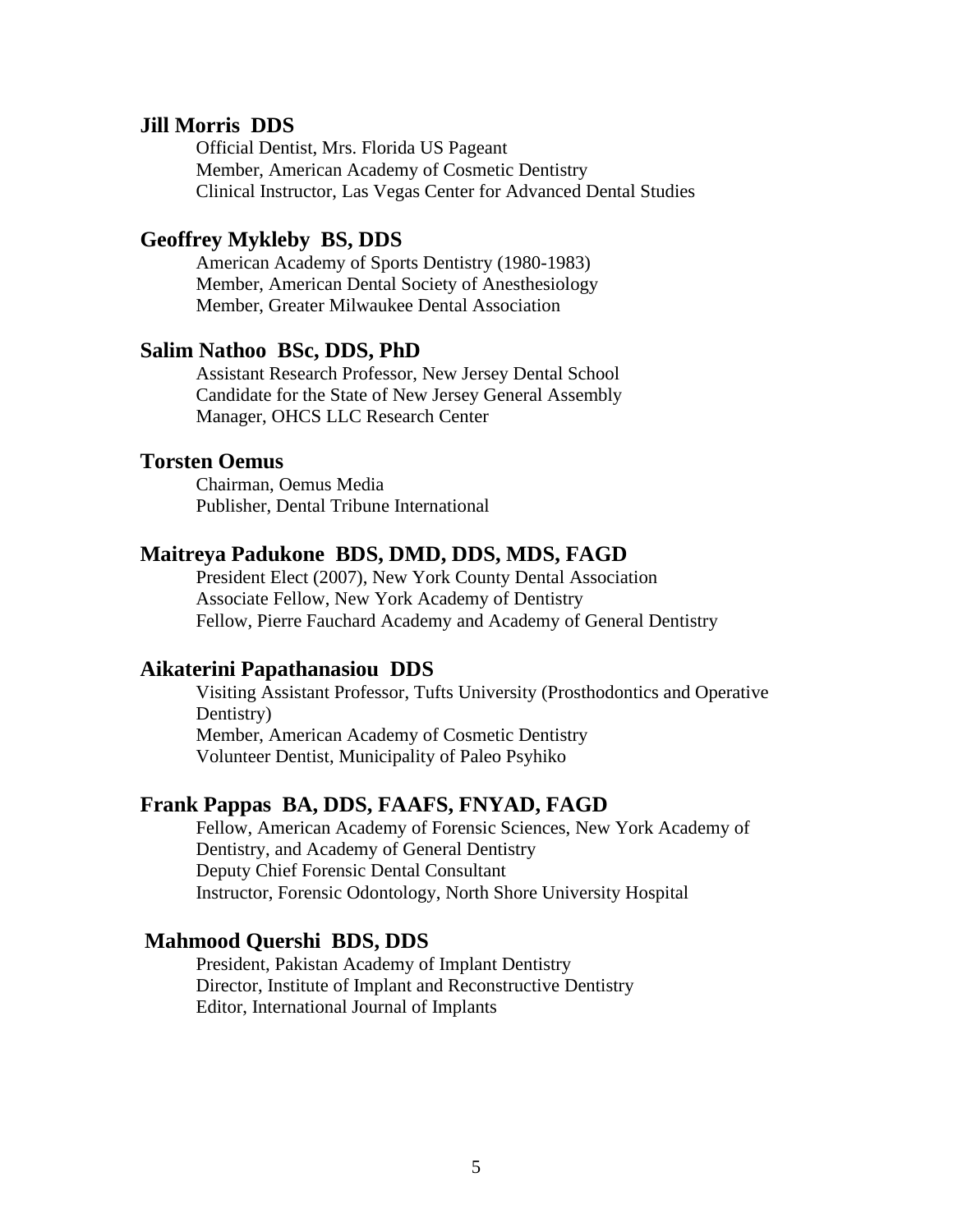#### **Jorg-Peter Rabanus DDS, PhD**

Accredited Member, American Academy of Cosmetic Dentistry Lecturer, AEGD Residency Program, University of California, San Francisco Graduate, Peter Dawson Seminars I and II and Applications I and II

# **David Reaney BDS, MClinDent**

Lecturer, Queens University Dental School, Belfast, Northern Ireland Masters Clinical Dentistry, Prosthodontics, Kings College Dental School, University of London Member, British Dental Association

# **Wolfgang Richter Dr. Med Dent**

Founding Member and President, European Society for Esthetic Dentistry Director, Center for Esthetic Dentistry, Implantology and Laser Dentistry Active Member, European Academy of Esthetic Dentistry

# **Lana Rozenberg DDS**

Listed as one of the top cosmetic dentists in New York by New York Magazine (3 years)

Spokesperson for Johnson & Johnson Oral Care Products

# **Denise Sabol RDH, BS, EdM**

President Sabol Associates LLC Vice President / Marketing Manager, J.F. Jelenko Company (1988-1991) Over 25 years diversified experience in the healthcare industry

# **Raphael Serfaty DDS**

Director, Post-Graduate Program of Oral Surgery and Implantology, Medical Faculty of University of Dijon Editorial Board Member, " Les Cahiers De Prothese", "Le Fil Dentaire", and "La Tribune Dentaire" Member, Academy of OseoIntegration (USA and Europe)

# **Sonny Sereno BA, MBA**

Director, Professional Relations, Heraeus Kulzer Inc. Director of Sales and Business Development, DEKA Laser Technologies Director, New Product Development, Dentsply International LD Caulk Div (1999-2002)

# **Richard Steckler DDS**

Member, American Dental Association, FDA (FI), North County Dental Society Member, American Academy of Cosmetic Dentistry